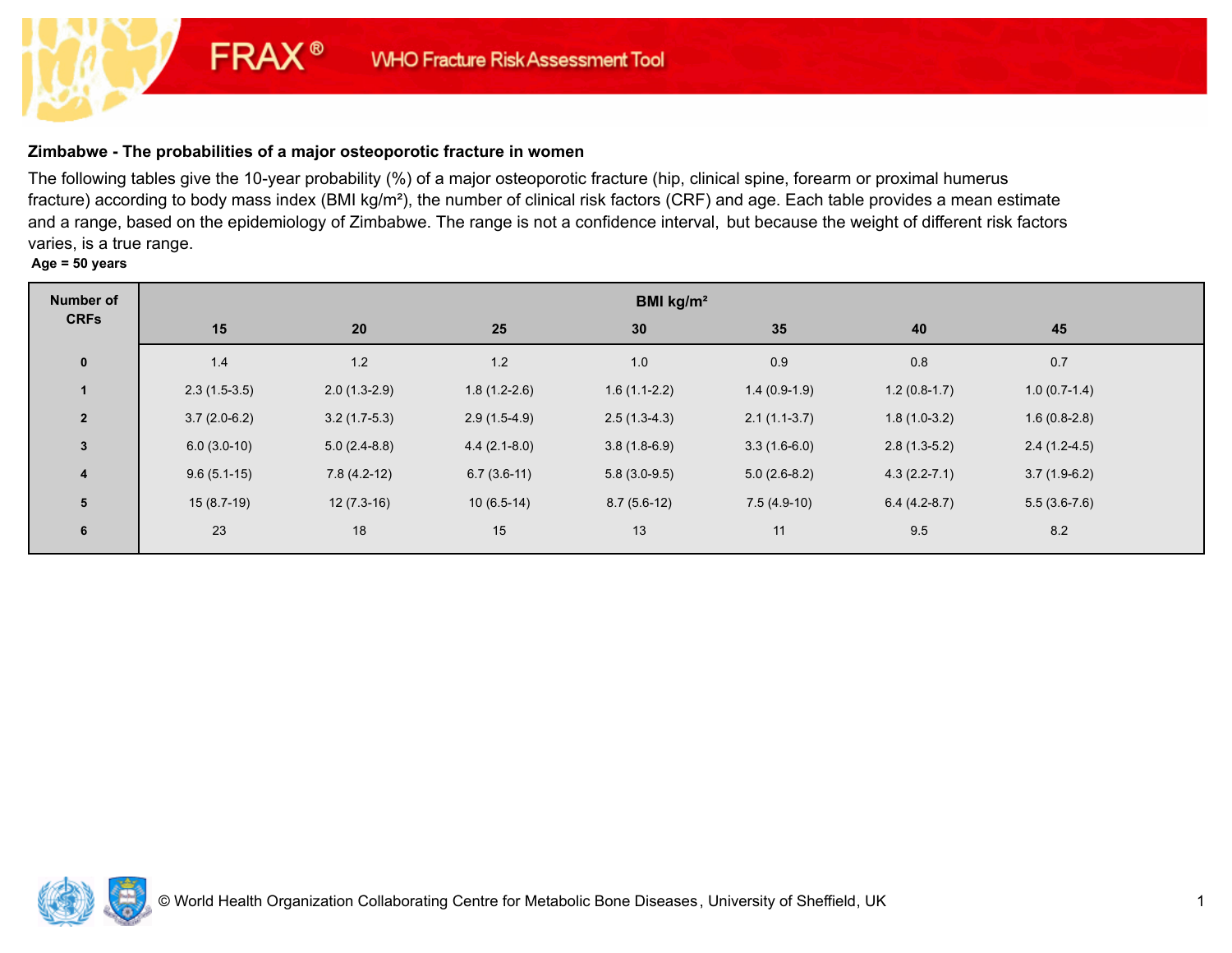## **Age = 55 years**

**FRAX®** 

| Number of               | BMI kg/m <sup>2</sup> |                |                |                |                |                |                |  |  |
|-------------------------|-----------------------|----------------|----------------|----------------|----------------|----------------|----------------|--|--|
| <b>CRFs</b>             | 15                    | 20             | 25             | 30             | 35             | 40             | 45             |  |  |
| $\mathbf 0$             | 1.8                   | 1.5            | 1.4            | 1.2            | 1.1            | 0.9            | 0.8            |  |  |
| $\mathbf{1}$            | $3.0(2.1-4.5)$        | $2.5(1.7-3.6)$ | $2.2(1.5-3.1)$ | $1.9(1.3-2.7)$ | $1.7(1.1-2.3)$ | $1.4(1.0-2.0)$ | $1.2(0.8-1.7)$ |  |  |
| $\overline{2}$          | $4.9(2.8-7.9)$        | $4.0(2.2-6.4)$ | $3.5(1.9-5.8)$ | $3.0(1.6-5.0)$ | $2.6(1.4-4.4)$ | $2.2(1.2-3.8)$ | $1.9(1.0-3.3)$ |  |  |
| $\mathbf{3}$            | $7.8(4.3-13)$         | $6.3(3.3-11)$  | $5.4(2.7-9.5)$ | $4.6(2.3-8.2)$ | $4.0(2.0-7.1)$ | $3.4(1.7-6.1)$ | $2.9(1.4-5.3)$ |  |  |
| $\overline{\mathbf{4}}$ | $12(6.9-18)$          | $9.8(5.7-15)$  | $8.3(4.7-13)$  | $7.1(4.0-11)$  | $6.0(3.3-9.8)$ | $5.2(2.8-8.4)$ | $4.4(2.4-7.3)$ |  |  |
| 5                       | 19 (12-24)            | $15(9.5-19)$   | $12(8.2-16)$   | $11(7.0-14)$   | $9.1(6.0-12)$  | $7.7(5.2-10)$  | $6.6(4.4-8.9)$ |  |  |
| 6                       | 29                    | 23             | 19             | 16             | 13             | 11             | 9.8            |  |  |

## **Age = 60 years**

| <b>Number of</b> | BMI kg/m <sup>2</sup> |                |                |                |                |                |                |  |  |
|------------------|-----------------------|----------------|----------------|----------------|----------------|----------------|----------------|--|--|
| <b>CRFs</b>      | 15                    | 20             | 25             | 30             | 35             | 40             | 45             |  |  |
| $\mathbf 0$      | 2.3                   | 1.9            | 1.7            | 1.5            | 1.3            | 1.1            | 0.9            |  |  |
| $\mathbf{1}$     | $3.7(2.7-5.4)$        | $3.1(2.2-4.3)$ | $2.7(1.9-3.6)$ | $2.3(1.6-3.1)$ | $2.0(1.4-2.7)$ | $1.7(1.2-2.3)$ | $1.4(1.0-1.9)$ |  |  |
| $\overline{2}$   | $6.0(3.7-9.3)$        | $4.9(2.9-7.4)$ | $4.2(2.4-6.7)$ | $3.6(2.0-5.8)$ | $3.0(1.7-5.0)$ | $2.6(1.4-4.3)$ | $2.2(1.2-3.7)$ |  |  |
| $\mathbf{3}$     | $9.6(5.8-14)$         | $7.6(4.4-12)$  | $6.4(3.5-11)$  | $5.5(2.9-9.3)$ | $4.7(2.5-8.0)$ | $4.0(2.1-6.9)$ | $3.4(1.8-5.9)$ |  |  |
| $\boldsymbol{4}$ | $15(8.9-21)$          | $12(7.1-18)$   | $9.8(6.0-15)$  | $8.3(5.0-13)$  | $7.0(4.2-11)$  | $6.0(3.5-9.6)$ | $5.1(2.9-8.2)$ |  |  |
| 5                | 23 (15-28)            | 18 (12-23)     | $15(10-19)$    | $12(8.5-16)$   | $11(7.2-14)$   | $8.9(6.2-12)$  | $7.6(5.2-10)$  |  |  |
| 6                | 33                    | 26             | 22             | 18             | 15             | 13             | 11             |  |  |

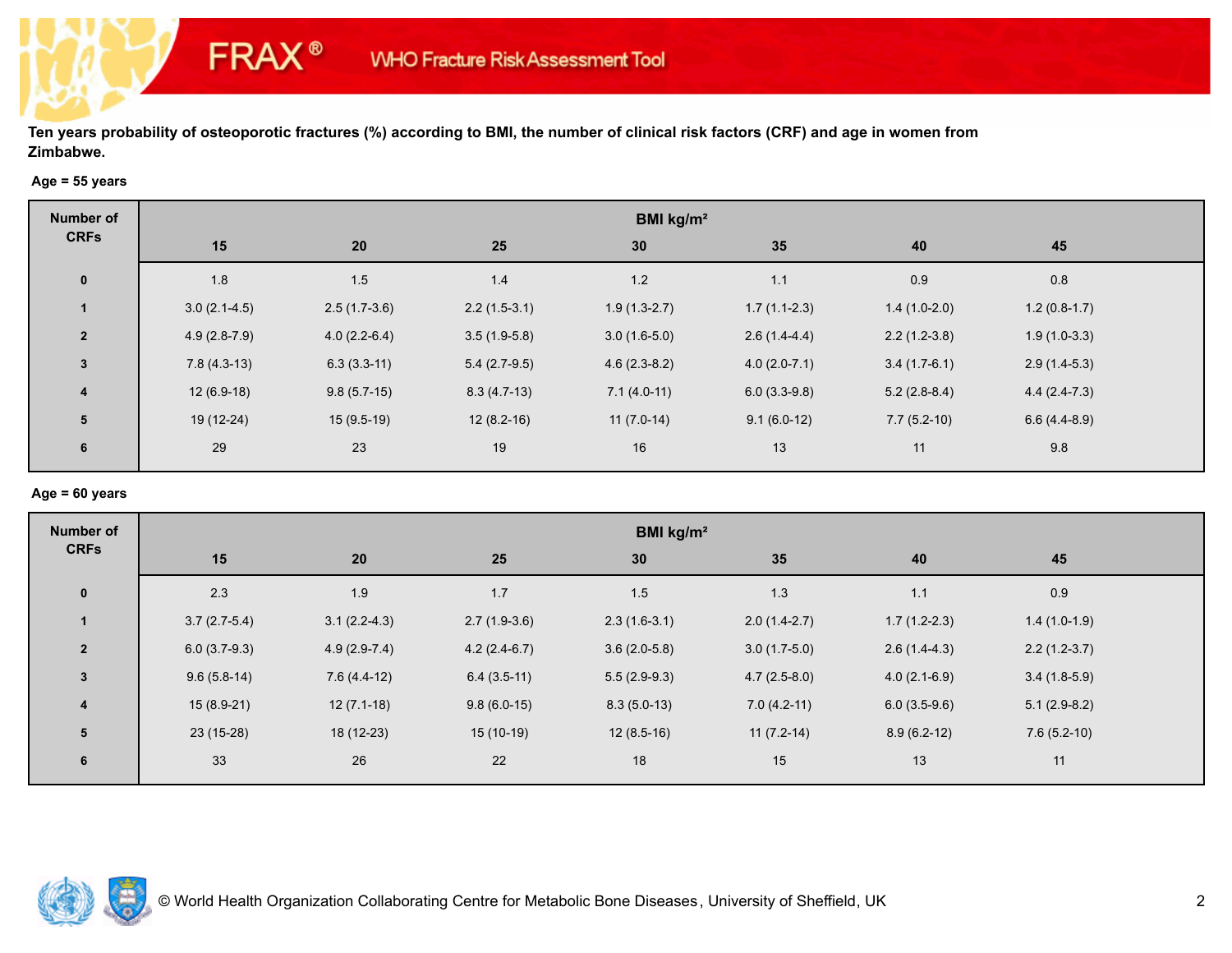### **Age = 65 years**

**FRAX®** 

| Number of               | BMI kg/m <sup>2</sup> |                |                |                |                |                |                |  |  |
|-------------------------|-----------------------|----------------|----------------|----------------|----------------|----------------|----------------|--|--|
| <b>CRFs</b>             | 15                    | 20             | 25             | 30             | 35             | 40             | 45             |  |  |
| $\mathbf 0$             | 2.8                   | 2.3            | 2.0            | 1.7            | 1.5            | 1.2            | 1.1            |  |  |
| $\mathbf{1}$            | $4.5(3.3-6.2)$        | $3.6(2.7-4.9)$ | $3.1(2.2-4.1)$ | $2.7(1.9-3.5)$ | $2.3(1.6-3.0)$ | $1.9(1.3-2.5)$ | $1.6(1.1-2.1)$ |  |  |
| $\overline{2}$          | $7.1(4.7-10)$         | $5.7(3.6-8.3)$ | $4.8(2.9-7.4)$ | $4.1(2.4-6.3)$ | $3.5(2.0-5.5)$ | $2.9(1.7-4.7)$ | $2.5(1.4-4.0)$ |  |  |
| $\mathbf{3}$            | $11(7.1-16)$          | $8.8(5.6-13)$  | $7.4(4.3-12)$  | $6.2(3.6-10)$  | $5.3(3.0-8.7)$ | $4.5(2.5-7.4)$ | $3.8(2.1-6.4)$ |  |  |
| $\overline{\mathbf{4}}$ | $17(11-23)$           | $13(8.7-19)$   | $11(7.3-17)$   | $9.4(6.1-14)$  | $7.9(5.0-12)$  | $6.7(4.2-10)$  | $5.6(3.5-8.9)$ |  |  |
| 5                       | 25 (18-30)            | $20(14-25)$    | $17(12-21)$    | $14(10-18)$    | $12(8.4-15)$   | $9.8(7.1-13)$  | $8.3(6.0-11)$  |  |  |
| 6                       | 35                    | 29             | 24             | 20             | 17             | 14             | 12             |  |  |

## **Age = 70 years**

| <b>Number of</b> | BMI kg/m <sup>2</sup> |                |                |                |                |                  |                |  |  |
|------------------|-----------------------|----------------|----------------|----------------|----------------|------------------|----------------|--|--|
| <b>CRFs</b>      | 15                    | 20             | 25             | 30             | 35             | 40               | 45             |  |  |
| $\mathbf 0$      | 3.4                   | 2.8            | 2.4            | 2.0            | $1.7$          | 1.4              | $1.2$          |  |  |
| $\mathbf{1}$     | $5.4(4.0-6.8)$        | $4.4(3.2-5.5)$ | $3.7(2.7-4.7)$ | $3.1(2.2-3.9)$ | $2.6(1.9-3.3)$ | $2.1(1.6-2.8)$   | $1.8(1.3-2.4)$ |  |  |
| $\overline{2}$   | $8.7(5.6-12)$         | $6.9(4.4-9.7)$ | $5.6(3.5-7.9)$ | $4.6(2.9-6.6)$ | $3.9(2.4-5.5)$ | $3.2(2.0-4.6)$   | $2.7(1.7-3.9)$ |  |  |
| $\mathbf{3}$     | $14(9.0-20)$          | $11(7.0-16)$   | $8.6(5.4-13)$  | $7.1(4.4-11)$  | $5.9(3.6-9.0)$ | $4.9(3.0 - 7.5)$ | $4.0(2.5-6.2)$ |  |  |
| $\boldsymbol{4}$ | $21(14-30)$           | $17(12-24)$    | $13(9.1-19)$   | $11(7.4-16)$   | $8.9(6.0-13)$  | $7.4(4.9-11)$    | $6.1(4.0-9.1)$ |  |  |
| 5                | $31(26-39)$           | 26 (21-32)     | $20(16-26)$    | $17(13-21)$    | $14(11-18)$    | $11(8.8-15)$     | $9.2(7.1-12)$  |  |  |
| 6                | 44                    | 37             | 30             | 25             | 21             | 17               | 14             |  |  |

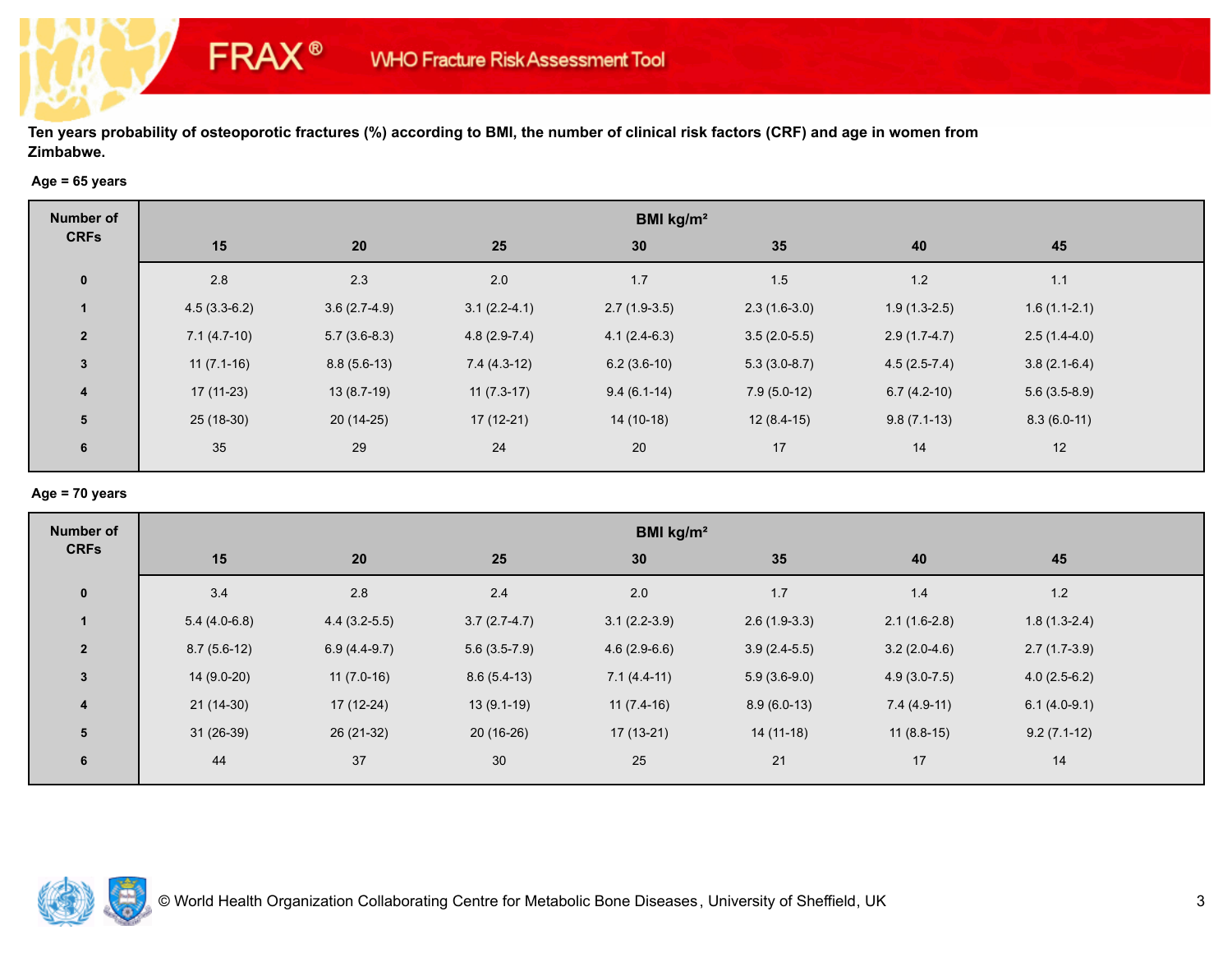## **Age = 75 years**

**FRAX®** 

| <b>Number of</b>        | BMI kg/m <sup>2</sup> |                |                |                |                |                |                |  |  |
|-------------------------|-----------------------|----------------|----------------|----------------|----------------|----------------|----------------|--|--|
| <b>CRFs</b>             | 15                    | 20             | 25             | 30             | 35             | 40             | 45             |  |  |
| $\mathbf 0$             | 3.9                   | 3.3            | 2.9            | 2.4            | 2.0            | 1.7            | $1.4$          |  |  |
| $\mathbf{1}$            | $6.5(4.5-10)$         | $5.3(3.8-7.5)$ | $4.5(3.2-5.7)$ | $3.7(2.7-4.6)$ | $3.1(2.2-3.7)$ | $2.5(1.8-3.1)$ | $2.1(1.5-2.6)$ |  |  |
| $\overline{2}$          | $11(6.4-17)$          | $8.7(5.2-13)$  | $7.0(4.3-10)$  | $5.7(3.5-8.2)$ | $4.7(2.9-6.7)$ | $3.8(2.4-5.4)$ | $3.1(2.0-4.4)$ |  |  |
| $\mathbf{3}$            | $17(9.6-27)$          | $14(8.2-21)$   | $11(6.6-17)$   | $9.0(5.4-14)$  | $7.3(4.4-11)$  | $5.9(3.6-8.9)$ | $4.8(2.9-7.2)$ |  |  |
| $\overline{\mathbf{4}}$ | $27(15-38)$           | $22(13-32)$    | $17(11-25)$    | $14(8.6-21)$   | $11(7.0-17)$   | $9.2(5.6-14)$  | $7.4(4.5-11)$  |  |  |
| 5                       | $39(25-48)$           | $33(22-42)$    | $27(18-34)$    | 22 (15-28)     | 18 (12-23)     | 14 (10.0-19)   | $12(8.1-15)$   |  |  |
| 6                       | 52                    | 47             | 40             | 33             | 27             | 22             | 18             |  |  |

#### **Age = 80 years**

| <b>Number of</b> | BMI kg/m <sup>2</sup> |                |                |                |                |                |                |  |  |
|------------------|-----------------------|----------------|----------------|----------------|----------------|----------------|----------------|--|--|
| <b>CRFs</b>      | 15                    | 20             | 25             | 30             | 35             | 40             | 45             |  |  |
| $\mathbf 0$      | 4.0                   | 3.6            | 3.3            | 2.8            | 2.3            | 1.9            | 1.6            |  |  |
| $\mathbf{1}$     | $6.5(4.4-10)$         | $5.7(4.0-8.4)$ | $5.0(3.6-6.6)$ | $4.1(2.9-5.3)$ | $3.4(2.4-4.3)$ | $2.8(2.0-3.4)$ | $2.3(1.6-2.8)$ |  |  |
| $\overline{2}$   | $10(6.3-17)$          | $8.9(5.5-13)$  | $7.7(4.8-11)$  | $6.2(3.9-8.6)$ | $5.1(3.2-6.9)$ | $4.1(2.6-5.6)$ | $3.3(2.1-4.6)$ |  |  |
| $\mathbf{3}$     | $16(9.1-24)$          | $14(8.1-20)$   | $12(7.3-17)$   | $9.5(5.9-13)$  | $7.6(4.7-11)$  | $6.1(3.8-8.7)$ | $5.0(3.0-7.0)$ |  |  |
| $\boldsymbol{4}$ | 24 (14-33)            | $21(13-29)$    | $18(11-25)$    | $14(9.0-20)$   | $12(7.2-16)$   | $9.2(5.8-13)$  | $7.4(4.6-11)$  |  |  |
| 5                | $34(21-43)$           | $30(19-38)$    | 26 (17-33)     | $21(14-27)$    | 17 (12-22)     | $14(9.3-18)$   | $11(7.6-15)$   |  |  |
| 6                | 46                    | 42             | 37             | 31             | 25             | 20             | 16             |  |  |